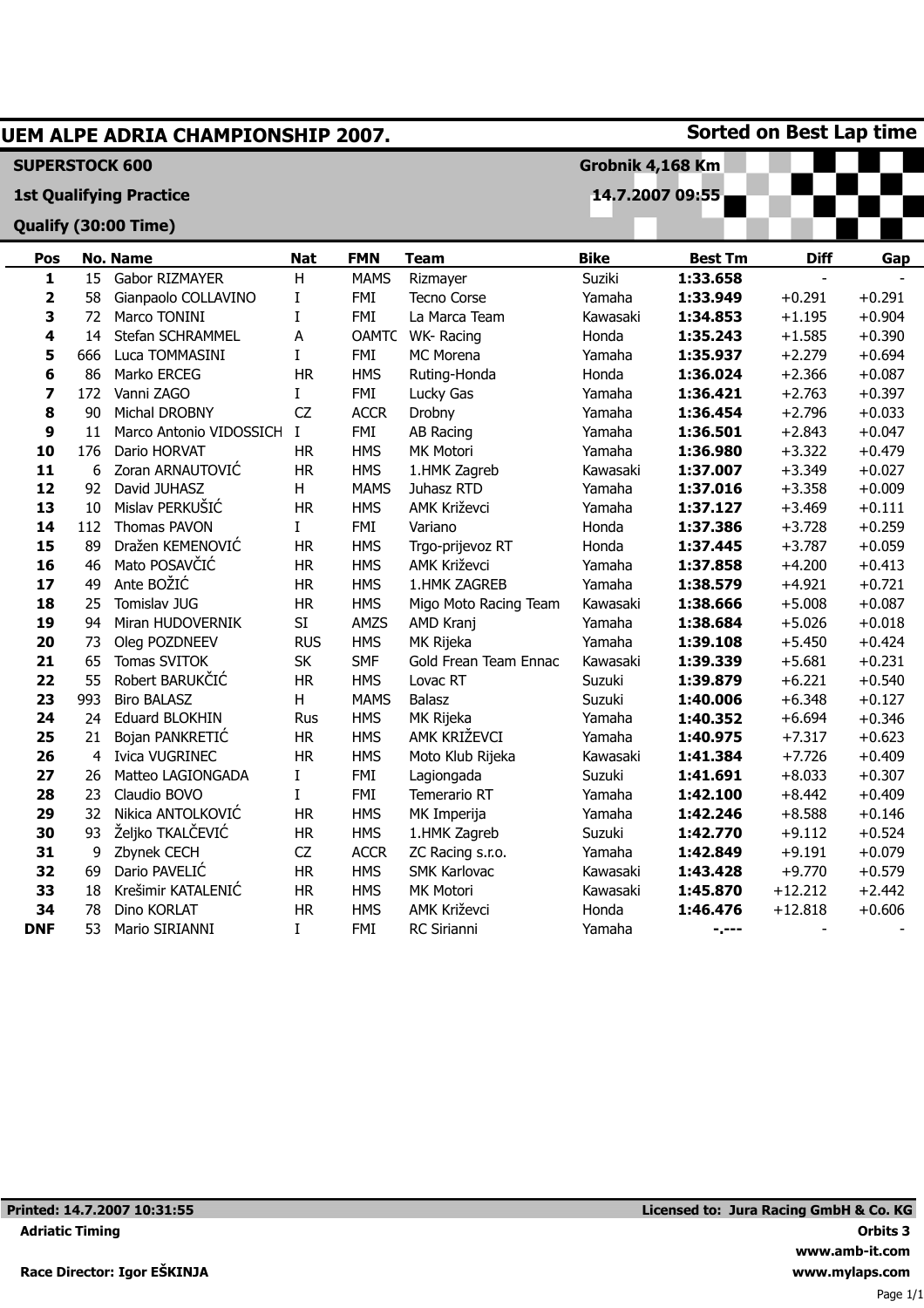# **UEM ALPE ADRIA CHAMPIONSHIP 2007.**

## **SUPERSTOCK 600**

#### **1st + 2nd Qualifying Practice**

**Grobnik 4,168 Km**



| Pos          |     | <b>No. Name</b>         | <b>FMN</b>  | <b>Nat</b>   | Team                  | <b>Bike</b> | <b>Overall BestTm</b>                                                                                                                                                                                                                                                                                                                                                                        |            | Diff R1. Best Tm R2. Best Tm |          |
|--------------|-----|-------------------------|-------------|--------------|-----------------------|-------------|----------------------------------------------------------------------------------------------------------------------------------------------------------------------------------------------------------------------------------------------------------------------------------------------------------------------------------------------------------------------------------------------|------------|------------------------------|----------|
| $\mathbf{1}$ | 15  | Gabor RIZMAYER          | <b>MAMS</b> | H            | <b>Blue Scorpions</b> | Suziki      | 1:33.608                                                                                                                                                                                                                                                                                                                                                                                     |            | 1:33.658                     | 1:33.608 |
| 2            | 58  | Gianpaolo COLLAVINO     | FMI         | I            | Deta Racing           | Honda       | 1:33.949                                                                                                                                                                                                                                                                                                                                                                                     | $+0.341$   | 1:33.949                     | 1:35.826 |
| 3            | 72  | Marco TONINI            | <b>FMI</b>  | I            | La Marca Team         | Kawasaki    | 1:34.853                                                                                                                                                                                                                                                                                                                                                                                     | $+1.245$   | 1:34.853                     | 1:35.035 |
| 4            | 14  | <b>Stefan SCHRAMMEL</b> | OAMT(A      |              | WK-Racing             | Honda       | 1:35.243                                                                                                                                                                                                                                                                                                                                                                                     | $+1.635$   | 1:35.243                     | $-1$     |
| 5            | 90  | <b>Michal DROBNY</b>    | <b>ACCR</b> | CZ           | Drobny                | Yamaha      | 1:35.726                                                                                                                                                                                                                                                                                                                                                                                     | $+2.118$   | 1:36.454                     | 1:35.726 |
| 6            | 666 | Luca TOMMASINI          | FMI         | $\bf I$      | MC Morena             | Yamaha      | 1:35.937                                                                                                                                                                                                                                                                                                                                                                                     | $+2.329$   | 1:35.937                     | 1:36.537 |
| 7            | 86  | Marko ERCEG             | <b>HMS</b>  | <b>HR</b>    | Ruting-Honda          | Honda       | 1:36.024                                                                                                                                                                                                                                                                                                                                                                                     | $+2.416$   | 1:36.024                     | 1:37.087 |
| 8            | 11  | Marco Antonio VIDOSSICH | <b>FMI</b>  | L            | AB Racing             | Yamaha      | 1:36.263                                                                                                                                                                                                                                                                                                                                                                                     | $+2.655$   | 1:36.501                     | 1:36.263 |
| 9            | 172 | Vanni ZAGO              | <b>FMI</b>  | $\mathbf{I}$ | R.M. racing           | Yamaha      | 1:36.421                                                                                                                                                                                                                                                                                                                                                                                     | $+2.813$   | 1:36.421                     | 1:36.491 |
| 10           | 6   | Zoran ARNAUTOVIC        | <b>HMS</b>  | <b>HR</b>    | 1.HMK Zagreb          | Kawasaki    | 1:36.618                                                                                                                                                                                                                                                                                                                                                                                     | $+3.010$   | 1:37.007                     | 1:36.618 |
| 11           | 89  | Dražen KEMENOVIĆ        | <b>HMS</b>  | <b>HR</b>    | Trgo-prijevoz RT      | Honda       | 1:36.658                                                                                                                                                                                                                                                                                                                                                                                     | $+3.050$   | 1:37.445                     | 1:36.658 |
| 12           | 176 | Dario HORVAT            | <b>HMS</b>  | <b>HR</b>    | MK Motori             | Yamaha      | 1:36.732                                                                                                                                                                                                                                                                                                                                                                                     | $+3.124$   | 1:36.980                     | 1:36.732 |
| 13           | 92  | David JUHASZ            | <b>MAMS</b> | H            | Juhasz RTD            | Yamaha      | 1:37.016                                                                                                                                                                                                                                                                                                                                                                                     | $+3.408$   | 1:37.016                     | 1:37.411 |
| 14           | 10  | Mislav PERKUŠIĆ         | <b>HMS</b>  | <b>HR</b>    | AMK Križevci          | Yamaha      | 1:37.127                                                                                                                                                                                                                                                                                                                                                                                     | $+3.519$   | 1:37.127                     | 1:37.979 |
| 15           | 112 | Thomas PAVON            | FMI         | $\mathbf{I}$ | Variano               | Honda       | 1:37.316                                                                                                                                                                                                                                                                                                                                                                                     | $+3.708$   | 1:37.386                     | 1:37.316 |
| 16           | 73  | Oleg POZDNEEV           | <b>HMS</b>  | <b>RUS</b>   | MK Rijeka             | Yamaha      | 1:37.464                                                                                                                                                                                                                                                                                                                                                                                     | $+3.856$   | 1:39.108                     | 1:37.464 |
| 17           | 25  | Tomislav JUG            | <b>HMS</b>  | HR           | Migo Moto Racing Te   | Kawasaki    | 1:37.705                                                                                                                                                                                                                                                                                                                                                                                     | $+4.097$   | 1:38.666                     | 1:37.705 |
| 18           | 33  | Roman ALBREHT           | AMZS        | SI           | AMD Domžale           | Suzuki      | 1:37.779                                                                                                                                                                                                                                                                                                                                                                                     | $+4.171$   | $-1 - -$                     | 1:37.779 |
| 19           | 46  | Mato POSAVČIĆ           | <b>HMS</b>  | <b>HR</b>    | AMK Križevci          | Yamaha      | 1:37.858                                                                                                                                                                                                                                                                                                                                                                                     | $+4.250$   | 1:37.858                     | -.---    |
| 20           | 94  | Miran HUDOVERNIK        | AMZS        | SI           | AMD Kranj             | Yamaha      | 1:38.275                                                                                                                                                                                                                                                                                                                                                                                     | $+4.667$   | 1:38.684                     | 1:38.275 |
| 21           | 65  | Tomas SVITOK            | <b>SMF</b>  | SK           | Gold Frean Team En    | Kawasaki    | 1:38.533                                                                                                                                                                                                                                                                                                                                                                                     | $+4.925$   | 1:39.339                     | 1:38.533 |
| 22           | 49  | Ante BOŽIĆ              | <b>HMS</b>  | <b>HR</b>    | 1.HMK ZAGREB          | Yamaha      | 1:38.579                                                                                                                                                                                                                                                                                                                                                                                     | $+4.971$   | 1:38.579                     | 1:39.706 |
| 23           | 26  | Matteo LAGIONGADA       | FMI         | $\mathbf I$  | Cornate D Adda        | Suzuki      | 1:39.249                                                                                                                                                                                                                                                                                                                                                                                     | $+5.641$   | 1:41.691                     | 1:39.249 |
| 24           | 55  | Robert BARUKČIĆ         | <b>HMS</b>  | <b>HR</b>    | Lovac RT              | Suzuki      | 1:39.260                                                                                                                                                                                                                                                                                                                                                                                     | $+5.652$   | 1:39.879                     | 1:39.260 |
| 25           | 993 | <b>Biro BALASZ</b>      | <b>MAMS</b> | H            | Full Gas MSE          | Suzuki      | 1:39.722                                                                                                                                                                                                                                                                                                                                                                                     | $+6.114$   | 1:40.006                     | 1:39.722 |
| 26           | 24  | <b>Eduard BLOKHIN</b>   | <b>HMS</b>  | <b>Rus</b>   | MK Rijeka             | Yamaha      | 1:39.781                                                                                                                                                                                                                                                                                                                                                                                     | $+6.173$   | 1:40.352                     | 1:39.781 |
| 27           | 4   | Ivica VUGRINEC          | <b>HMS</b>  | <b>HR</b>    | Moto Klub Rijeka      | Kawasaki    | 1:39.981                                                                                                                                                                                                                                                                                                                                                                                     | $+6.373$   | 1:41.384                     | 1:39.981 |
| 28           | 93  | Željko TKALČEVIĆ        | <b>HMS</b>  | <b>HR</b>    | 1.HMK Zagreb          | Suzuki      | 1:40.247                                                                                                                                                                                                                                                                                                                                                                                     | $+6.639$   | 1:42.770                     | 1:40.247 |
| 29           | 69  | Dario PAVELIC           | <b>HMS</b>  | <b>HR</b>    | <b>SMK Karlovac</b>   | Kawasaki    | 1:40.541                                                                                                                                                                                                                                                                                                                                                                                     | $+6.933$   | 1:43.428                     | 1:40.541 |
| 30           | 21  | Bojan PANKRETIC         | <b>HMS</b>  | <b>HR</b>    | AMK KRIŽEVCI          | Yamaha      | 1:40.762                                                                                                                                                                                                                                                                                                                                                                                     | $+7.154$   | 1:40.975                     | 1:40.762 |
| 31           | 32  | Nikica ANTOLKOVIĆ       | <b>HMS</b>  | <b>HR</b>    | MK Imperija           | Yamaha      | 1:40.945                                                                                                                                                                                                                                                                                                                                                                                     | $+7.337$   | 1:42.246                     | 1:40.945 |
| 32           | 23  | Claudio BOVO            | FMI         | $\mathbf I$  | Temerario RT          | Yamaha      | 1:42.100                                                                                                                                                                                                                                                                                                                                                                                     | $+8.492$   | 1:42.100                     | 1:44.535 |
| 33           | 88  | Antonio KRAGULJ         | <b>HMS</b>  | <b>HR</b>    | MK Box                | Kawasaki    | 1:42.432                                                                                                                                                                                                                                                                                                                                                                                     | $+8.824$   | $-1 - -$                     | 1:42.432 |
| 34           | 9   | Zbynek CECH             | <b>ACCR</b> | CZ           | ZC Racing s.r.o.      | Yamaha      | 1:42.849                                                                                                                                                                                                                                                                                                                                                                                     | $+9.241$   | 1:42.849                     | 1:45.271 |
| 35           | 18  | Krešimir KATALENIĆ      | <b>HMS</b>  | <b>HR</b>    | <b>MK Motori</b>      | Kawasaki    | 1:44.424                                                                                                                                                                                                                                                                                                                                                                                     | $+10.816$  | 1:45.870                     | 1:44.424 |
| 36           | 78  | Dino KORLAT             | <b>HMS</b>  | <b>HR</b>    | AMK Križevci          | Honda       | 1:46.401                                                                                                                                                                                                                                                                                                                                                                                     | $+12.793$  | 1:46.476                     | 1:46.401 |
| 37           | 53  | Mario SIRIANNI          | FMI         | $\mathbf I$  | RC Sirianni           | Yamaha      | $\frac{1}{2} \frac{1}{2} \frac{1}{2} \frac{1}{2} \frac{1}{2} \frac{1}{2} \frac{1}{2} \frac{1}{2} \frac{1}{2} \frac{1}{2} \frac{1}{2} \frac{1}{2} \frac{1}{2} \frac{1}{2} \frac{1}{2} \frac{1}{2} \frac{1}{2} \frac{1}{2} \frac{1}{2} \frac{1}{2} \frac{1}{2} \frac{1}{2} \frac{1}{2} \frac{1}{2} \frac{1}{2} \frac{1}{2} \frac{1}{2} \frac{1}{2} \frac{1}{2} \frac{1}{2} \frac{1}{2} \frac{$ | :59:21.167 | -.---                        | -.---    |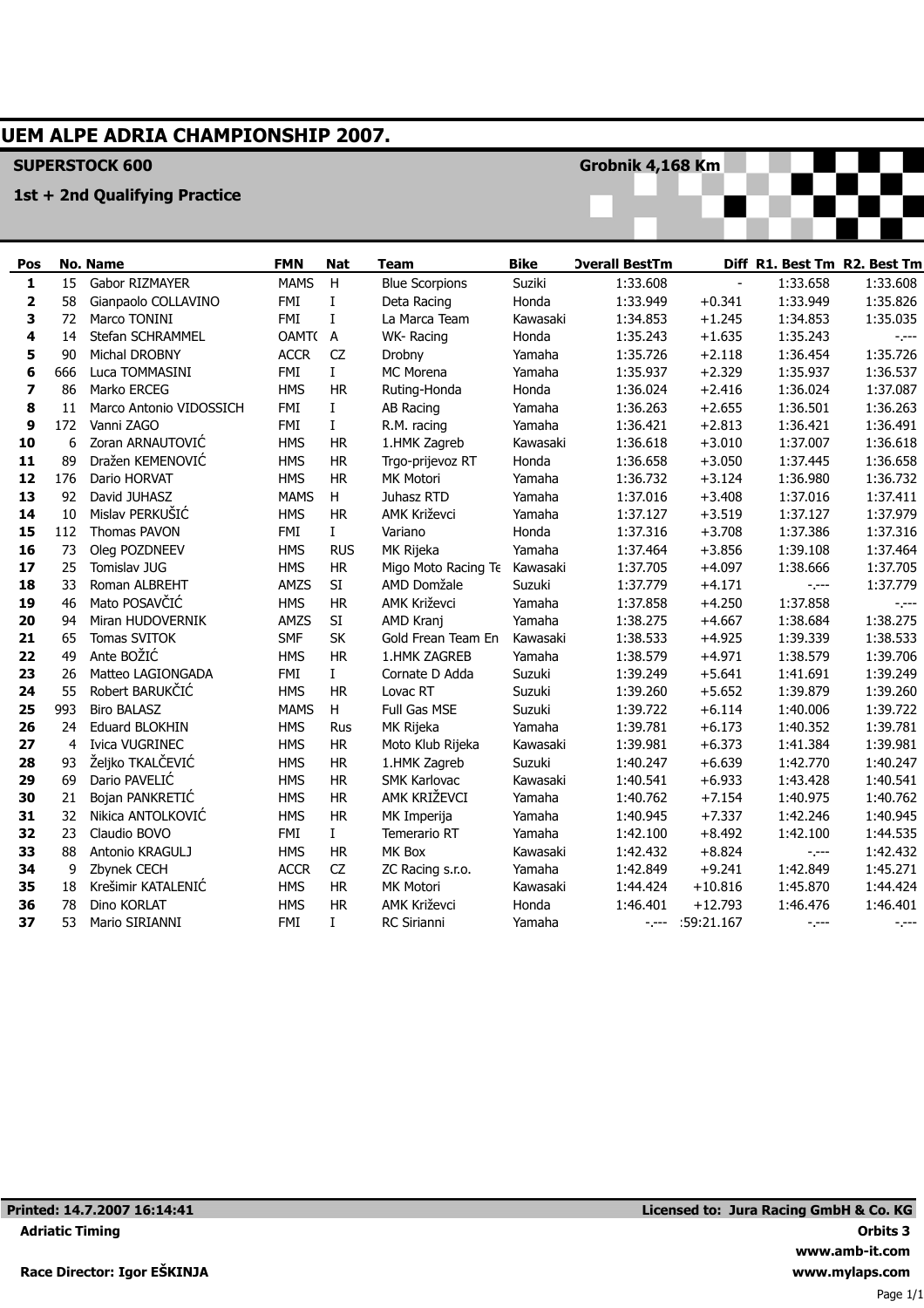#### **UEM ALPE ADRIA CHAMPIONSHIP 2007.**

**SUPERSTOCK 600**

**Race - Final Starting Grid**

**Race (11 Laps)**

,,,,,,,,,,,,,,,,,,,,,,,,,

|   |                                    | $\overline{2}$                     |                                        |                           |
|---|------------------------------------|------------------------------------|----------------------------------------|---------------------------|
|   | [15] Gabor RIZMAYER                | [58] Gianpaolo COLLAVINO           | 3<br>[72] Marco TONINI                 | 4                         |
|   | [1:33.608]                         | [1:33.949]                         | [1:34.853]                             | [14] Stefan SCHR          |
| 2 | 5                                  | 6                                  | 7                                      | [1:35.243]                |
|   | [90] Michal DROBNY<br>[1:35.726]   | [666] Luca TOMMASINI<br>[1:35.937] | [86] Marko ERCEG<br>[1:36.024]         | 8<br>[11] Marco Antonio V |
| 3 | 9                                  | 10                                 | 11                                     | [1:36.263]                |
|   | [172] Vanni ZAGO<br>[1:36.421]     | [6] Zoran ARNAUTOVIC<br>[1:36.618] | [89] Dražen KEMENOVIĆ                  | 12<br>[176] Dario HOI     |
|   | 13                                 | 14                                 | [1:36.658]                             | [1:36.732]                |
|   | [92] David JUHASZ<br>[1:37.016]    | [10] Mislav PERKUSIC<br>[1:37.127] | 15<br>[112] Thomas PAVON<br>[1:37.316] | 16<br>[73] Oleg POZD      |
| 5 | 17                                 | 18                                 | 19                                     | [1:37.464]                |
|   | [25] Tomislav JUG<br>[1:37.705]    | [33] Roman ALBREHT<br>[1:37.779]   | [46] Mato POSAVČIĆ<br>[1:37.858]       | 20<br>[94] Miran HUDO\    |
|   | 21                                 | 22                                 |                                        | [1:38.275]                |
|   | [65] Tomas SVITOK<br>[1:38.533]    | [49] Ante BOZIC<br>[1:38.579]      | 23<br>[26] Matteo LAGIONGADA           | 24<br>[55] Robert BAR     |
|   | 25                                 | 26                                 | [1:39.249]                             | [1:39.260]                |
|   | [993] Biro BALASZ<br>[1:39.722]    | [24] Eduard BLOKHIN                | 27<br>[4] Ivica VUGRINEC               | 28<br>[93] Żeljko TKAL    |
|   | 29                                 | [1:39.781]<br>30                   | [1:39.981]                             | [1:40.247]                |
|   | [69] Dario PAVELIC                 | [21] Bojan PANKRETIC               | 31                                     | 32                        |
|   | [1:40.541]                         | [1:40.762]                         | [32] Nikica ANTOLKOVIĆ<br>[1:40.945]   | [23] Claudio B            |
|   | 33                                 | 34                                 | 35                                     | [1:42.100]                |
|   | [88] Antonio KRAGULJ<br>[1:42.432] | [9] Zbynek CECH<br>1:42.8491       | [18] Krešimir KATALENIĆ                | 36<br>[78] Dino KOR       |

**Grobnik 4,168 Km 15.7.2007 12:45**

> **[14] Stefan SCHRAMMEL 8 [11] Marco Antonio VIDOSSICH 12 [176] Dario HORVAT 16 [73] Oleg POZDNEEV 20 [94] Miran HUDOVERNIK**

**[55] Robert BARUKČIĆ**

#### **28**

**[93] Željko TKALČEVIĆ**

# **32**

**[23] Claudio BOVO**

### **36**

**[78] Dino KORLAT [1:46.401]**

**Printed: 15.7.2007 8:56:58**

**Adriatic Timing**

Page 1/1